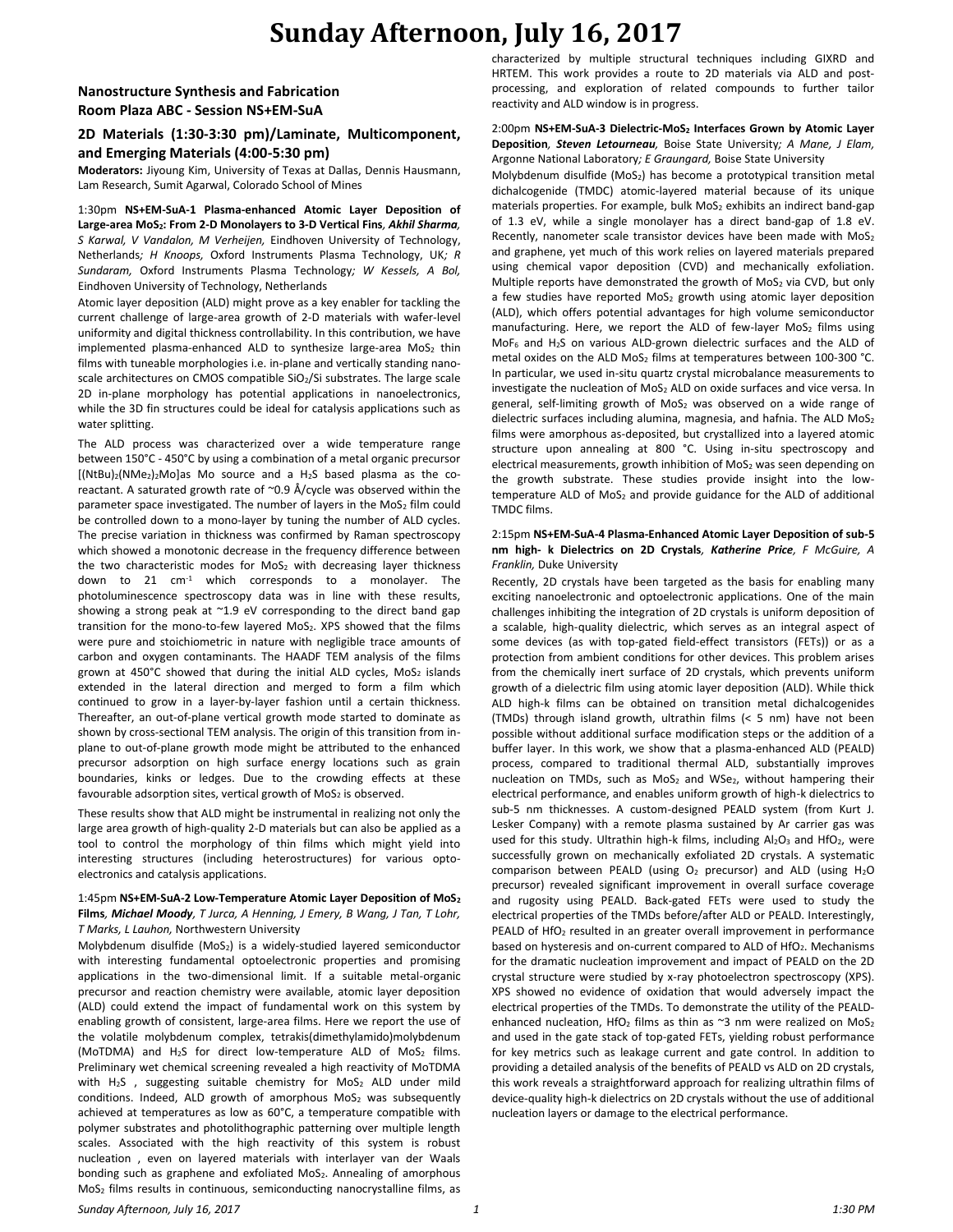2:30pm **NS+EM-SuA-5 Novel** *in-situ* **Electrical Characterization of the Atomic Layer Deposition Process on 2D Transition Metal Dichalcogenides Transistors***, Antonio Lucero, J Lee, L Cheng, H Kim, J Lee, S Kim, J Kim,*  University of Texas at Dallas

Two-dimensional transition metal dichalcogenide (TMD) materials are promising candidates for future, low-power semiconducting applications<sup>1</sup>. In spite of their numerous desirable characteristics, there are a number of challenges facing the implementation 2D TMDs into high performance transistors. Key among these problems is the development of a scalable gate dielectric deposition process due to the chemical inertness of the TMD surface<sup>2</sup>. In this report four deposition processes are studied using a novel, *in-situ* electrical characterization system.

Exfoliated MoS<sub>2</sub> backgated devices are loaded into an ultra-high vacuum (UHV) cluster tool which integrates a thermal ALD, a plasma enhanced ALD, and a plasma enhanced chemical vapor deposition with a UHV electrical probe station (Fig. 1). Thermal ALD of Al<sub>2</sub>O<sub>3</sub>, both alone and combined with nitrogen radical surface functionalization, hollow cathode nitrogen plasma surface functionalization, and ozone surface functionalization are studied. Samples are transferred between deposition and characterization chambers under UHV conditions, allowing "half-cycle" studies to be performed (Fig. 2). Common to all results, as well as *ex-situ* studies, the ALD process results in a reduction of the on-off ratio, an increase in drive current, and a large negative shift in the threshold voltage  $(V_{th})$ . The shift in V<sub>th</sub> can be seen immediately after the functionalization step or from the first ALD pulse if no functionalization is performed. In the case of functionalization, the shift in  $V_{th}$  is attributed to the oxidation of the MoS<sub>2</sub> surface, a result of oxygen contamination during radical functionalization. The effect of surface dipoles, precursor adsorption and coverage, and nucleation during the ALD process will be discussed as they relate to the electrical characteristics of the device.

This work was supported by the SWAN Center, a SRC center sponsored by the Nanoelectronics Research Initiative and NIST, and by NRF (No. 2015M3D1A1068061) in Korea. We thank TMEIC for providing the ozone generator and nitrogen radical generator used in this work.

1. H. Liu and P. D. Ye, *IEEE EDL*, 33, 546 (2012)

2. L. Cheng et al., *ACS Appl. Mater. Interfaces*, 6, 11834 (2014)

2:45pm **NS+EM-SuA-6 Deposition of MoS<sup>2</sup> and WS<sup>2</sup> from bis(tertbutylimido)-bis(dialkylamido) Compounds and 1-Propanethiol***, Berc Kalanyan, J Maslar, W Kimes, B Sperling,* National Institute of Standards and Technology*; R Kanjolia,* EMD Performance Materials

Layered two dimensional (2D) transition-metal dichalcogenides (TMDs) are finding use in nanoelectronic and optoelectronic applications due to their thickness dependent optical and electrical properties. Scalable fabrication of TMD-based devices requires deposition routes that can produce continuous and uniform films with sub-nanometer thickness control. Atomic layer deposition (ALD) is a highly promising route for the synthesis of 2D TMDs and heterostructures due to digital thickness control achieved by sequential self-limiting chemistry. Another advantage of ALD is that thickness control and the structural development of the films can be decoupled by separating the deposition and crystallization steps. Existing ALD-like chemistries for TMD growth use metal halide and hydrogen sulfide sources. We report on the development of  $MOS<sub>2</sub>$  and  $WS<sub>2</sub>$  growth processes from metalorganic and thiol precursors, which offer halide-free chemistry and eliminate the safety hazards associated with H<sub>2</sub>S.

We deposited thin films using  $(N^tBu)_2(Nme_2)_2M$  and 1-propanethiol, where M={Mo,W}, at wafer temperatures of 200°C to 400°C on SiO2/Si substrates. The amount of precursor injected was directly measured using inline nondispersive infrared optical flow meters. Precursor saturation conditions were evaluated using optical flow measurements and X-ray photoelectron spectroscopy (XPS). As-deposited and sulfur annealed films were further evaluated using X-ray diffraction (XRD) and Raman spectroscopy. As-grown films were amorphous and included a mixture of a sulfide and a conductive phase, likely a nitride. For the Mo precursor, the onset of sulfur incorporation occurred around 300°C, similar to values reported for Mo2N produced using ammonia1. Below 300°C, deposition was limited to a thin surface oxide. Higher temperatures resulted in an increase in growth rate, which also introduced a weak CVD component to the growth. Deposition rates were <0.5 Å/cycle at 350°C. Exposure studies revealed that relatively long saturation times for thiol were required to incorporate sulfur into the film, analogous to the  $NH<sub>3</sub>$  reaction for WN<sup>2</sup>. As-deposited films were successfully annealed to  $2H-MoS<sub>2</sub>$  under a sulfur atmosphere, which also removed residual ligands, including nitrogen-containing groups. In this

paper, we will also present similar results and process characteristics for the WS<sub>2</sub> route and discuss initial results from  $MOS<sub>2</sub>/WS<sub>2</sub>$  nanolaminates.

(1) Miikkulainen, V.; Suvanto, M.; Pakkanen, T. A. Chem. Mater. 2007, 19 (2), 263–269.

(2) Becker, J. S.; Suh, S.; Wang, S.; Gordon, R. G. Chem. Mater. 2003, 15 (15), 2969–297

3:00pm **NS+EM-SuA-7 Direct Growth of Layered Boron Nitride Films on MoS<sup>2</sup> using Atomic Layer Deposition for 2D Based Nano-electronics***, Jaebeom Lee, L Cheng, H Zhu, A Ravichandran, A Lucero, M Catalano, M Kim, R Wallace, L Colombo, J Kim,* University of Texas at Dallas*; Z Che,* The University of Texas at Dallas

Hexagonal boron nitride (h-BN), a graphene analogue with strong covalent bonding of boron and nitrogen, is an atomically thin two-dimensional (2D) dielectric material having interesting properties, such as atomic flatness, high stiffness, near lattice matching with graphene, and low surface energy. These unique properties have made h-BN a widely-studied dielectric as a substrate material and a gate dielectric for graphene based device. However, direct integration of h-BN with other 2D semiconductors, such as graphene and  $MoS<sub>2</sub>$ , remains a major challenge because of their low surface reactivity which leads to poor surface nucleation of h-BN, thus preventing the synthesis of large area films with controllable thickness and grain size.

We used atomic layer deposition (ALD) using BCl<sub>3</sub> and NH<sub>3</sub> as precursors in the temperature range of 600~800 ℃ as shown in figure S1 to grow h-BN thin films. We evaluated the growth of layered BN on different substrates, such as Co, SiO<sub>2</sub>, HOPG and MoS<sub>2</sub> and found that the nucleation mechanism depends on substrates. The distinct nucleation mechanisms of layered BN are likely attributed to the unique surface reactivities of the various substrates. Both Co and  $SiO<sub>2</sub>$  shows uniform nucleation sites, while growth on HOPG and MoS<sub>2</sub> showed growth mostly at the step edges due to the presence of dangling bonds and the inert nature of the basal plane. In order to increase the nucleation density we used  $O<sub>3</sub>$  pretreatment to functionalize the surface of MoS<sub>2</sub>. The AFM images revealed enhanced nucleation of BN with an average grain size of  $\sim$  20nm at a growth rate of  $\sim$ 0.22 Å/cycle. We also performed XPS measurements of the B 1s and N 1s peaks at 190.66 and 398.07 eV respectively, and the B:N ratio was estimated to be close to 1. The formation of layered BN was also verified further with the identification of satellite features at the higher binding energy shoulders of the XPS peaks, which is in good agreement with the layered BN structure observed in our HR-TEM images that show an interlayer spacing of 0.34nm (Fig S2). The band-gap of ALD grown BN was also estimated to be around 5.1 eV based on the analysis of N 1s XPS loss feature, and the dielectric constant was estimated to be about 3.8 from capacitor measurements. Our results suggest that polycrystalline layered BN can be grown by ALD on Co, SiO<sub>2</sub>, HOPG and MoS<sub>2</sub>. Further studies will have to be performed to improve the crystalline quality of the films.

We acknowledge partial financial support from the Southwest Academy on Nanoelectronics (SWAN) sponsored by the Nanoelectronic Research Initiative (NRI) and NIST and we thank TMEIC for providing the ozone generator.

#### Reference

1. J.D. Ferguson, A.W. Weimer, S.M. George, Thin Solid Films, 413, 16, 2002

2. M. Snure, Q. Paduano, M. Hamilton, J. Shoaf, J.M. Mann, Thin Solid Films, 571, 51, 2014

3. Y. Gao, W. Ren, H.M. Cheng, ACS Nano, 7, 5199, 2013

3:15pm **NS+EM-SuA-8 Fabrication of Functional Complex Nanostructures Based on Novel Atomic Layer Deposition Approach of Boron Nitride***, Wenjun Hao, C Marichy, C Journet, A Brioude,* Univ Lyon, France **INVITED** Renewal clean energy and environment are two of the most important concerns for the coming decades. Carbon-based nanostructures are leading nanomaterials due to their outstanding properties. Less investigated, hexagonal BN nanostructures such as nanotubes and nanosheets, which can be seen as the structural analogues to their carbon counterparts<sup>[1]</sup>, are very attractive materials with various applications such as energy<sup>[2]</sup> and environmental domains<sup>[3]</sup>. Atomic Layer Deposition (ALD) technique is an effective approach for surface modification and fabrication of complex nanostructured materials.<sup>[4]</sup> However, few ALD processes of BN were reported so far and they are mostly based on ammonia and/or halide precursors and no high crystalline quality was yet achieved<sup>[5-8]</sup>. Based on Polymer Derived Ceramic (PDC) chemistry<sup>[9]</sup>, a new low temperature ALD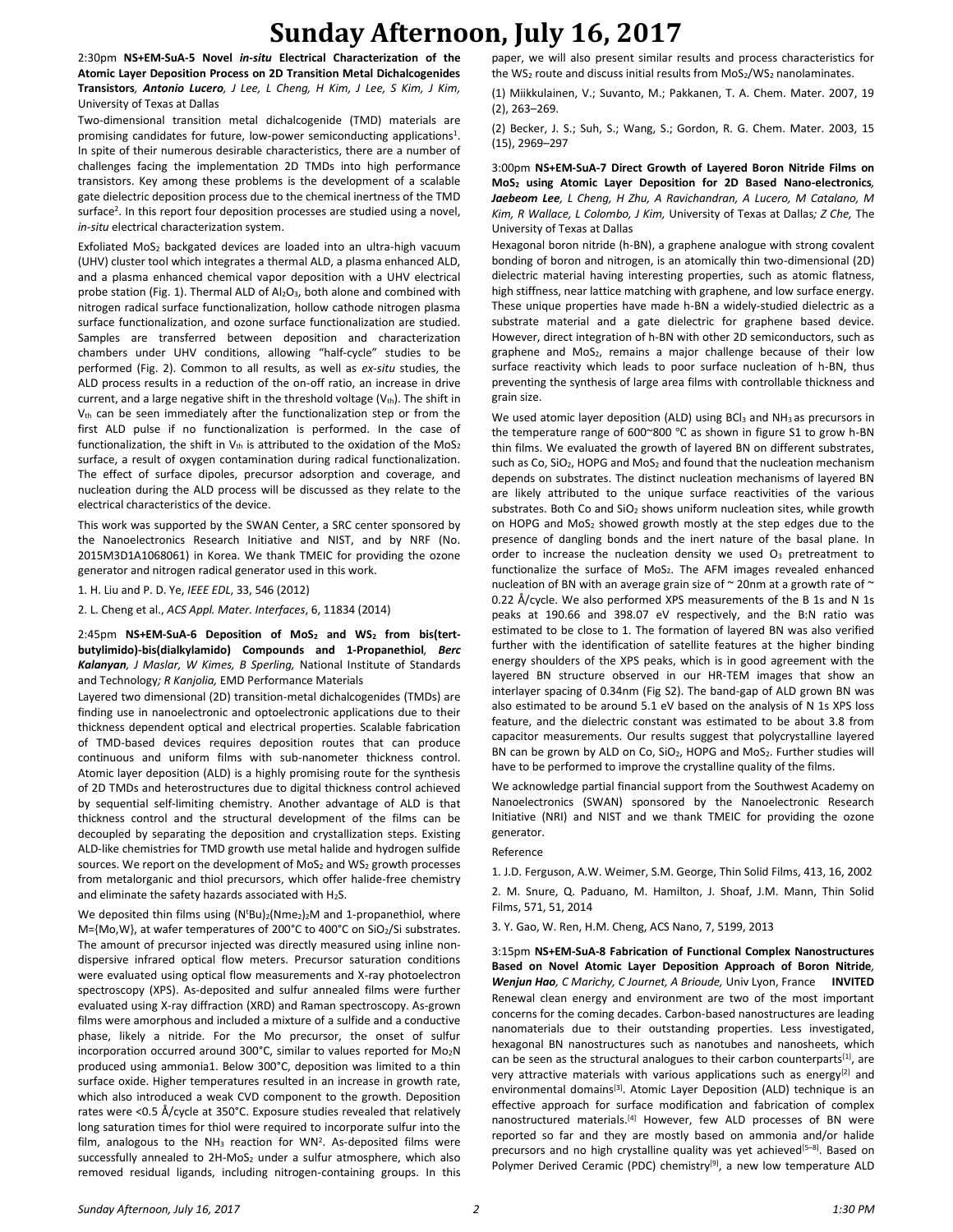process of BN, that permits access to various h-BN complex nano- and hetero-structures, was developed.

In the present communication, we report for the first time the fabrication of h-BN complex nano- and hetero-structures by a two-step ALD approach using trichloroborazine reacting with hexamethyldisilazane. This two-step process consists first of the growth layer by layer of a preceramic BN films at low temperature, and then to its densification into pure h-BN by annealing process. h-BN thin films were successfully deposited onto various substrates/templates, such as carbon nanotubes,  $SiO<sub>2</sub>$  nanoparticles, polycarbonate membrane, sapphire, etc. The obtained h-BN materials were characterized by TEM, SEM, EDS, XPS and Raman. The present low deposition temperature ALD approach provides a versatile ammonia free method to fabricate high quality h-BN nano- and hetero-structures.

[1] D. Golberg, Y. Bando, Y. Huang, *et al. ACS Nano* **2010**, *4*, 2979.

[2] A. Siria, P. Poncharal, A.-L. Biance, *et al. Nature* **2013**, *494*, 455.

[3] W. Lei, D. Portehault, D. Liu, *et al. Nat. Commun.* **2013**, *4*, 1777.

[4] C. Marichy, M. Bechelany, N. Pinna, *Adv. Mater.* **2012**, *24*, 1017.

[5] J. D. Ferguson, A. W. Weimer, S. M. George, *Thin Solid Films* **2002**, *413*, 16.

[6] B. Mårlid, M. Ottosson, U. Pettersson, *et al. Thin Solid Films* **2002**, *402*, 167.

[7] M. Snure, Q. Paduano, M. Hamilton, *et al. Thin Solid Films* **2014**, *571*, 51.

[8] A. Haider, C. Ozgit-Akgun, E. Goldenberg, *et al. J. Am. Ceram. Soc.* **2014**, *97*, 4052.

[9] S. Bernard, C. Salameh, P. Miele, *Dalt. Trans.* **2016**, *45*, 861.

### 4:00pm **NS+EM-SuA-11 When There is no Bulk: Growth and Structure of Dielectric and Semiconductor Oxide Nanolaminates***, Angel Yanguas-Gil,*  Argonne National Laboratory **INVITED**

Nanolaminates represent the first-order generalization of a conventional ALD process, one in which the traditional ABABAB sequence is replaced by a more general (AB)<sub>n</sub>(CD)<sub>m</sub> combination of two different processes. In this talk I will focus on the growth, properties, and stability of oxide semiconductor and dielectric laminates. These materials are key for a wide range of applications, including photovoltaics, memory, logic, and power electronic devices. However, in addition to their applied interest, nanolaminates constitute a fantastic model system to explore the structure and properties of sub-nm materials whose structure and coordination environment are different from the bulk. Being intrinsically metastable, the stability of these structures also provides us with a way of probing the mobility of atoms at the nanoscale, an important factor in the long-term reliability of nanomaterials.

Through a combination of in-situ characterization, synchrotron characterization techniques, and simulations we have probed the structure and stability of nanolaminate materials as the thickness of its constituents evolve from a bulk like structure down to isolated clusters in a foreign host, focusing primarily on three different subsystems: Al<sub>2</sub>O<sub>3</sub>/ZnO, In<sub>2</sub>O<sub>3</sub>/SnO<sub>2</sub>, and  $MO<sub>2</sub>/Al<sub>2</sub>O<sub>3</sub>$ , where M=Ti, Hf. Changes in microstructure as determined using X-ray absorption spectroscopy correlate with changes in the chemical and electronic properties of the material. This is the case of the Al2O3/ZnO system, for which the departure from a wurzite-like coordination environment in ZnO below 10 ALD cycles correlates with an increase in the etching of the ZnO layer by TMA.

I will also focus on how to control the synthesis of doped and nanolaminate materials to tune the microstructure of amorphous materials. I will show how by adding an in-situ surface functionalization step to the conventional AB ALD cycle we can tune the reactivity and the growth per cycle of a wide range of ALD processes. We can leverage this approach to tune the composition of binary and ternary laminate materials, for instance to control the doping efficiency in transparent conductors or the isotropic mixing of components in as-deposited dielectric laminates. In addition to the modification of the structure of the laminate materials, this technique also allows us to probe the precursor-surface interaction during the first CD cycle of a laminate growth by comparing the growth inhibition observed in the laminate and in each of the individual constituents.

4:30pm **NS+EM-SuA-13 Perfecting Single-Crystal Ternary Perovskite YAlO<sup>3</sup> Epitaxial Growth on GaAs(111)A Utilizing Atomic Layer Deposited Sub-Nano-Laminated Y2O3/Al2O3***, Lawrence Boyu Young, C Cheng, K Lin, Y Lin, H Wan,* National Taiwan University, Republic of China*; M Li,* National Nano Device Laboratories, Republic of China*; R Cai, S Lo,* Industrial Technology Research Institute, Republic of China*; C Hsu,* National Synchrotron Radiation Research Center, Republic of China*; J Kwo,* National Tsing Hua University, Republic of China*; M Hong,* National Taiwan University, Republic of China

Hetero-epitaxial growth of functional oxides on commercial semiconductor Si and GaAs wafers enables new technological applications, taking advantages of the advanced CMOS ICs and high-speed opto-electronic devices. Moreover, the hetero-growth between distinctly different chemical bonding and lattice constants is scientifically exciting and technologically challenging. In this work, we have perfected single crystal hexagonal perovskite YAlO<sub>3</sub> on GaAs(111)A using atomic layer deposited (ALD) sub-nano-laminated (snl ) Y2O3/Al2O<sup>3</sup> multi-layers (super-cycles) through post-deposition rapid thermal annealing (RTA) with temperatures above 900°C. We have studied the crystallography of single crystal hexagonal perovskite YAIO<sub>3</sub> (YAP) using synchrotron radiation x-ray diffraction (SR-XRD) and scanning transmission electron microscopy (STEM). The epitaxial relationship between  $YAIO<sub>3</sub>$  and GaAs is  $YAIO<sub>3</sub>GaAs$ , as determined from the XRD radial scan along the in-plane direction. Comparing the YAP crystallinity of snl (super-cycles) and nl  $Y_2O_3/Al_2O_3$ multi-layers, the cross-sectional STEM image for the former (Fig. 1(a)) reveals a more ordered atomic image, smoother crystalline YAlO3/GaAs(111) interface, and continuous crystalline domain over 100-nm along substrate in-plane direction than that for the latter (Fig. 1(b)). Moreover, Pendellӧsung fringes from the XRD normal scans were observed for the super-cycled samples, much more so than those of nano-laminated samples (Fig. 2),  $1$  again indicating better crystallinity and smoother interfacial roughness. We have also attained very narrow FWHM of YAlO<sub>3</sub>(0004) θ-rocking scan ~ 0.026° from the snl samples, compared favorably with 0.27° from the nl samples (Fig. 3). We have studied the surface morphology of the samples using atomic force microscopy (AFM). The smoother surface root mean square roughness of  $\sim$  0.13 nm was observed in the snl super-cycled sample, which is 6 times smaller than that of our previous nl sample, and was close to the surface roughness of GaAs(111)A substrate  $\sim$  0.13 nm as measured using an in-situ scanning tunneling microscope. Finally, the time-evolutions of surface normal radial scans of snl and nl samples were presented. After the 900°C anneal, the formation of YAIO<sub>3</sub> was much quicker  $\sim$  2s to reach the saturation thickness than that of our previous sample  $\sim$  60s, indicating that only 1/30 thermal budget was needed to form YAP by using sub-nano-laminated  $Y_2O_3/Al_2O_3$ super-cycles.

#LBY, CKC, and KYL have contributed equally to this work.

\*CHH, JK, and MH are the corresponding authors.

<sup>1</sup>L. B. Young, et al, J. Vac. Sci. Technol. A 35, 01B123 (2017)

### 4:45pm **NS+EM-SuA-14 Thermal Coefficient of Resistance (TCR) Measurements for Atomic Layer Deposited Metal-Metal Oxide Nanocomposites***, Anil Mane, J Avila, Y Zhang, J Elam,* Argonne National Laboratory

Precisely controlled metal-metal oxide nanocomposite layers prepared by atomic layer deposition (ALD) exhibit material properties that can be tuned over a broad range by adjusting the metal content such as band gap, absorption coefficient, resistivity, and electrochemical corrosion resistance. Consequently, these metal-metal oxide nanocomposites are well suited in a variety of applications including resistive layers in microchannel plates (MCPs), protective coatings for lithium ion battery cathodes, charge drain layers for MEMS devices, and selective absorber coatings for concentrated solar power.

For resistive layers in MCPs, the thermal coefficient of resistance (TCR) is a critical materials property because it dictates the range of allowable operating temperatures for devices (e.g. photon, neutron, or particle detectors) that incorporate the MCP for electron amplification. The ability to control the TCR will enable new applications such as cryogenic detectors or detectors that must endure large temperature changes during operation. To address this need, we have synthesized a variety of ALD metal-metal oxide nanocomposite layers by combining different metals (W, Mo, Ta, and Nb) and metal oxides  $(A<sub>1</sub>O<sub>3</sub>, ZrO<sub>2</sub>, TiO<sub>2</sub>, Ta<sub>2</sub>O<sub>5</sub>, Nb<sub>2</sub>O<sub>5</sub>$ , and HfO<sub>2</sub>). We studied the electrical transport properties of these ALD films and focused on their temperature dependence in order to extract the TCR. In all cases, the TCR is negative, so that the resistance drops with increasing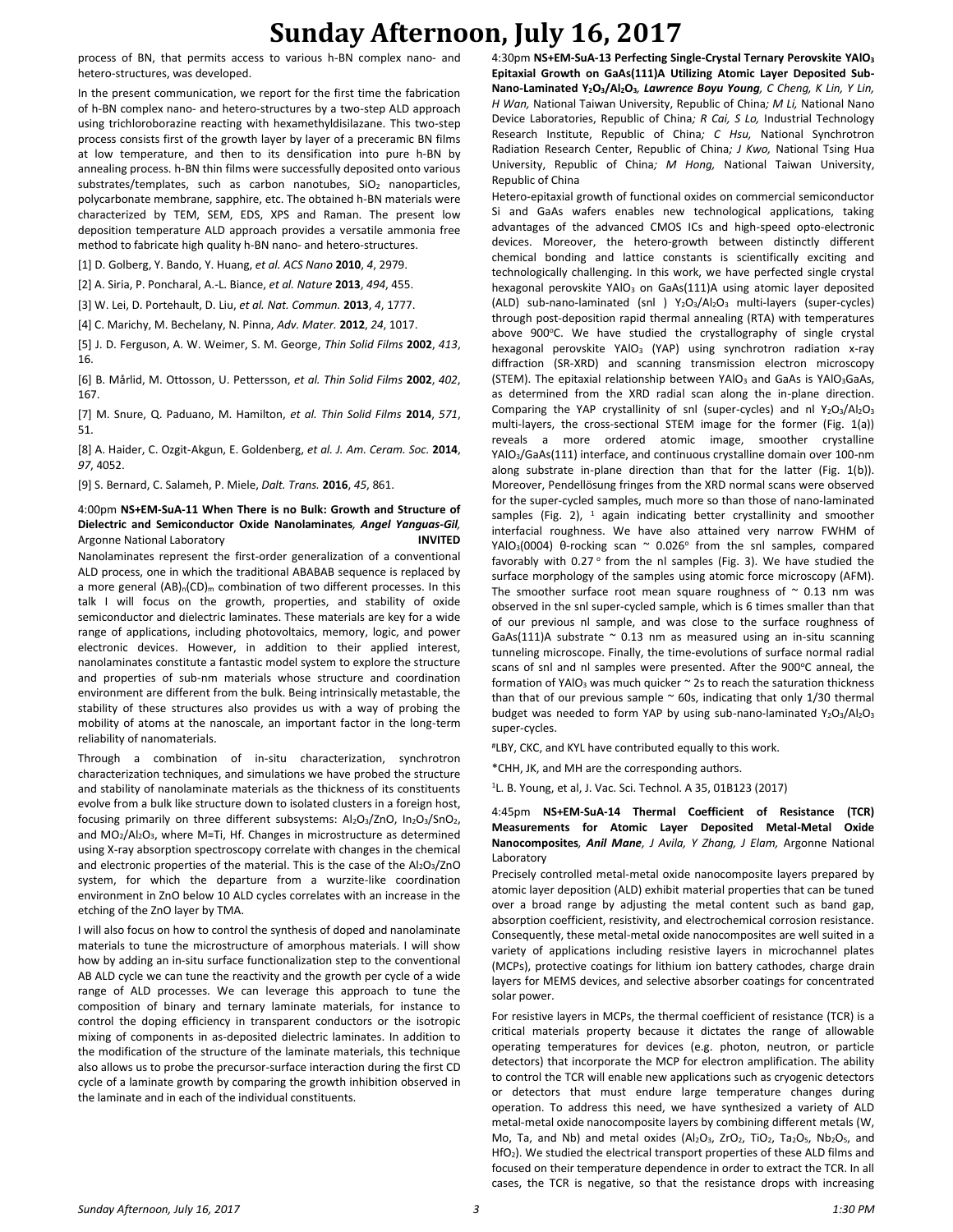temperature as expected for a semiconducting material. In addition, the magnitude of the TCR increases with the film resistivity, and depends on both the metal and the metal oxide components of the composite (Fig. 1). This presentation will expound on these findings and explain the implications for MCP detectors.

### 5:00pm **NS+EM-SuA-15 Phase Control of Ga2O<sup>3</sup> Films Deposited by Atomic Layer Epitaxy***, Virginia Wheeler, N Nepal, D Meyer, C Eddy, Jr.,* U.S. Naval Research Laboratory

Ga2O<sup>3</sup> has attracted significant interest as a promising ultra-wide bandgap material for next generation high-power, high-temperature electronic and UV detector applications. While there are five polymorphs of Ga2O3, the β-Ga2O<sup>3</sup> (monoclinic) is the most stable and thus the most widely studied todate. By comparison, the  $\varepsilon$ -Ga<sub>2</sub>O<sub>3</sub> phase is slightly less energetically favorable but has a similar bandgap (4.9 eV) and a hexagonal wurtzite crystal structure that results in a polar phase. The calculated polarization strength of  $\varepsilon$ -Ga<sub>2</sub>O<sub>3</sub> is 10 and 3 times larger than that of GaN and AlN. respectively. Like the III-N system, polarization induced charges can lead to higher charge densities and mobilities in two-dimensional electron gases formed at heterojunctions, which would improve the viability of  $Ga_2O_3$ electronic devices. However, experimental data on attaining the ε-Ga<sub>2</sub>O<sub>3</sub> phase is extremely limited and homo- or heteroepitaxial films currently demonstrated are of very poor quality. In this work, we use atomic layer epitaxy (ALE) to produce high-quality heteroepitaxial  $Ga_2O_3$  films and demonstrate phase selectivity with a variation in growth temperature, plasma gas chemistry and plasma pressure.

ALE Ga<sub>2</sub>O<sub>3</sub> films were deposited on c-plane sapphire substrates in an Ultratech Fiji 200 reactor equipped with a load lock and turbo pump. All films were produced using trimethylgallium and  $O<sub>2</sub>$  plasma precursors with pulse/purge times of 0.015s/10s and 10s/10s, respectively. The growth temperature, plasma gas flow, and pressure were varied to determine their impact on resulting film crystallinity and phase composition. Independent of growth conditions, all films were crystalline, high resistivity films with Ga/O ratios between 0.68-0.70 and no indication of C contamination by XPS.

Decreasing chamber pressure an order of magnitude drastically effected the resulting phase, yielding pure β-Ga<sub>2</sub>O<sub>3</sub> at high pressure and pure ε-Ga<sub>2</sub>O<sub>3</sub> at low pressures. Additionally, at low pressures, as the growth temperature was increased from 300 to 500°C, subsequent films went from mixed phase, to purely ε-Ga<sub>2</sub>O<sub>3</sub> at 350°C, to purely β-Ga<sub>2</sub>O<sub>3</sub> at 500°C. Alternatively, at 350°C and low pressure, the phase could be altered by a change in  $O_2$  plasma flow. High-quality  $β$ -Ga<sub>2</sub>O<sub>3</sub> films were produced at 5sccm O<sup>2</sup> that had an RMS roughness of 0.38nm and XRD FWHM of 268 arcsec for a 30nm film. At 40sccm, high-quality  $ε$ -Ga<sub>2</sub>O<sub>3</sub> films were obtained with an RMS roughness of 0.15nm and XRD FWHM of 250 arcsec for a 30nm film. Thus, using ALE high-quality, phase selective films can be achieved to satisfy application requirements.

5:15pm **NS+EM-SuA-16 High Quality SiN and SiO<sup>2</sup> Films Produced by PEALD with Microwave ECR Plasma Below 200 ºC***, Jesse Kalliomaki, V Kilpi,* Picosun Oy, Finland*; T Maline,* Picosun Oy*; H Enami, N Mise,* Hitachi High-Technologies Corp., Japan*; H Hamamura, T Usui,* Hitachi R&D Group

Due to continuous feature size scaling down and change to the 3D structures, currently new process innovations are required more strongly than the previous. Conformal film formation of Si compounds like  $SiO<sub>2</sub>$  and SiN is the key technologies and is widely used for double patterning, spacer and liner applications. PEALD at low temperature is one of the suitable solutions for these applications. We reported the superiority of low pressure microwave ECR(M-ECR) plasma for Si substrate nitridation at low temperature [1].

In this study, SiN and  $SiO<sub>2</sub>$  film properties were evaluated for demonstrating the advantage of the newly combined tool with the M-ECR plasma and the leading ALD system from Picosun. BDEAS  $(\underline{Bis}(\underline{Diethylamino})\underline{S}$ ilane) was used as Si precursor. N<sub>2</sub> and O<sub>2</sub> gas were introduced into M-ECR plasma to form SiN and SiO<sub>2</sub>, respectively. Process pressure was set lower than 1Pa. Film density and WER (wet etching rate) were measured by XRR and DHF (0.5%), respectively. Composition of film was analyzed by XPS with Ar sputter.

*Sunday Afternoon, July 16, 2017 4 1:30 PM* SiN film density obtained in this study was investigated as a function of deposition temperature and compared with that of the conventional PEALD SiN [2,3] as shown in Fig. 1. The film density slightly increases with rise in deposition temperature and the value is about 2.9  $g/cm<sup>3</sup>$  at low temperature below 200 ºC. This value is much higher than that of the conventional PEALD SiN and nearly equal to that of LPCVD SiN at 850 ºC. WER obtained in this study is extremely low compared to that of the

conventional PEALD SiN as shown in Fig. 2. This low WER is advantageous for device fabrication. XPS analyses reveal that residual C in the film is less than 3 %. Longer exposure time of  $N_2$  plasma could reduce the C content and WER. Efficient generation of the radicals and ions by M-ECR plasma at low pressure [4] is supposed to improve the film properties.

 $SiO<sub>2</sub>$  film properties deposited at 150 °C were also investigated. Film density is 2.2  $g/cm^3$ , this value is nearly equal to that of thermal SiO<sub>2</sub>. WER is 4.5 nm/min and this value is smaller than that of the conventional LPCVD SiO<sub>2</sub> formed at 750 °C (6.0 nm/min). O/Si ratio of the film is 2.1 and residual C is less than 1 %.

From these results, PEALD with M-ECR plasma can be one of the most advantageous solutions for next-generation leading edge devices and other novel devices.

[1]H.Hamamura et al., 16<sup>th</sup> International Conference on Atomic Layer Deposition (ALD2016).

[2]J. Provine *et al.*, AIP Advances 6, 065012 (2016).

[3]Harm C. M. Knoops *et al.*, ACS Appl. Mater. Interfaces, 7, 19857-19862 (2015).

[4]H.Enami *et al.*, submitted to ALD2017.

5:30pm **NS+EM-SuA-17 Tertiary Butyl Hydrazine as a Reducing Agent for Low-Temperature Atomic Layer Deposition of Low-Resistivity Copper Thin Films***, Katja Väyrynen, K Mizohata, J Räisänen,* University of Helsinki, Finland*; D Peeters, A Devi,* Ruhr-University Bochum, Germany*; M Ritala, M Leskelä,* University of Helsinki, Finland

Copper plays an important role in the development of microelectronics as it is the primary interconnect material. The manufacturing procedure of the Cu interconnects is typically two-fold: first, a Cu seed layer is deposited by PVD followed by a Cu fill process carried out by electrochemical deposition. In order to reduce component sizes, and thus increase device efficiency, thin yet continuous Cu films are desired. This can be accomplished by replacing the existing course of action, or at least the PVD step, with more accurate deposition methods such as ALD. The Cu ALD processes known to date, however, exhibit limited applicability due to issues ranging from agglomeration caused by high temperatures to Zn incorporation and strong substrate sensitivity.

Tertiary butyl hydrazine (TBH) was recently introduced as an ALD reactant for the reduction of silver thin films.<sup>1</sup> Otherwise, the use of hydrazine or its alkyl derivatives in metal ALD has been scarce. $2,3$  In this work, Cu thin films were deposited via reduction of  $Cu(dmap)_2$  (dmap = dimethylamino-2propoxide) by TBH. The process was investigated between temperatures of 80 and 140 °C. A saturating growth mechanism was observed with respect to both precursors at 120°C. Both the growth characteristics and the film properties were found to vary depending on the substrate, but deposition was not limited only on certain starting surfaces. The films were identified as crystalline cubic Cu with a minor preference towards (111) orientation. The films were relatively smooth and showed uniform thickness across the 5 x 5 cm<sup>2</sup> substrates. At the lowest, a resistivity of 1.9 μΩcm was measured from a 54 nm film exhibiting a Cu content of 97.2 at.%. Oxygen was identified as the main impurity (1.7 at.%) but it was limited almost entirely to the film surface indicating oxidation upon exposure to air (Figure 1).

The films were deposited in a hot-wall flow-type F-120 ALD reactor (ASM Microchemistry). Thorough film characterization was carried out by energydispersive X-ray spectrometry, scanning electron microscopy, X-ray diffraction, four-point probe, and time-of-flight elastic recoil detection analysis.

[1] Z. Golrokhi et al. *Appl. Surf. Sci.***2017**, *399*, 123–131.

[2] T. J. Knisley et al. *Chem. Mater.***2011**, *23*, 4417–4419.

[3] J. Kwon et al. *Chem. Mater*. **2012**, *24*, 1025–1030.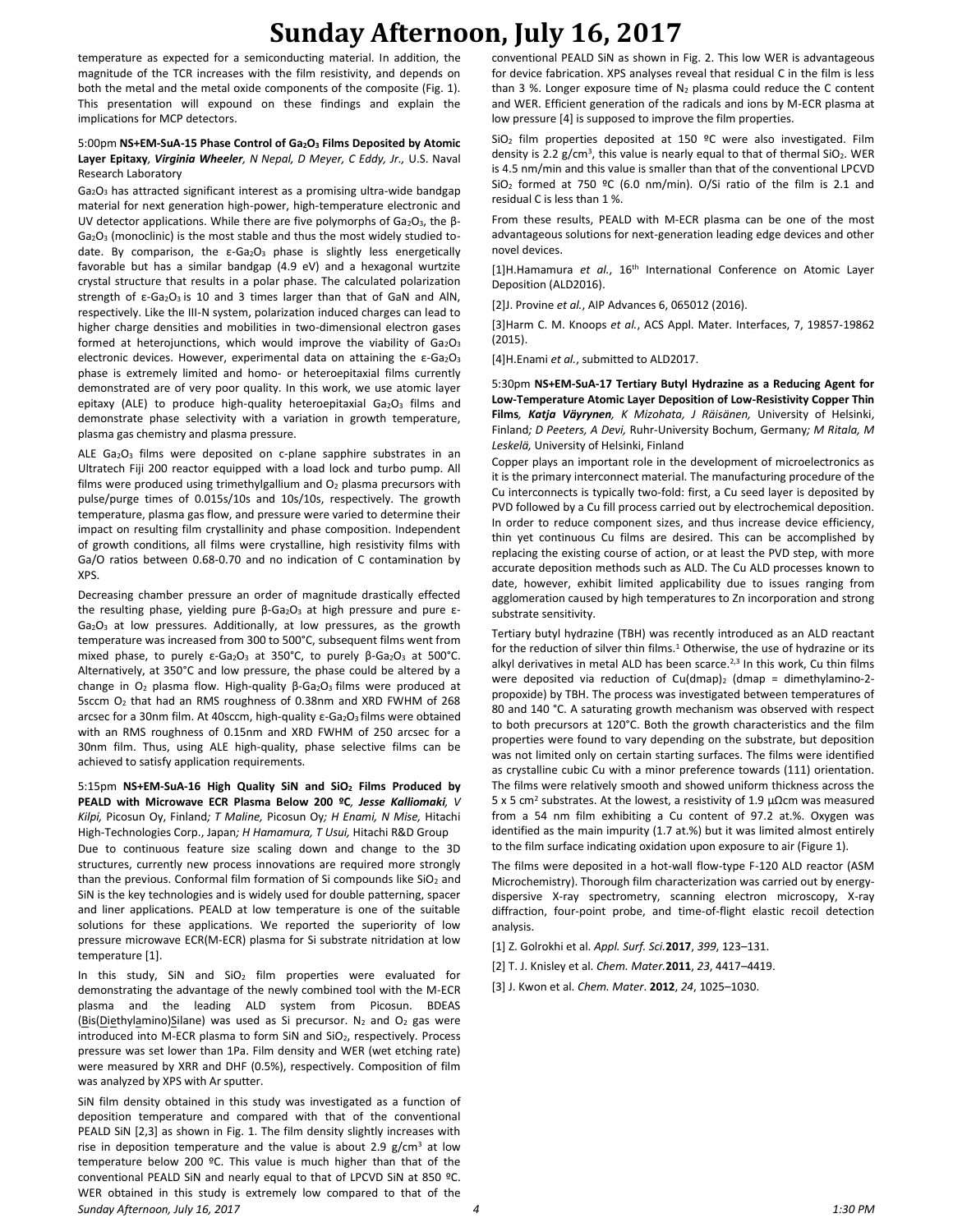# **Sunday Afternoon Poster Sessions, July 16, 2017**

## **Nanostructure Synthesis and Fabrication Room Plaza Exhibit - Session NS-SuP**

### **Nanostructures Synthesis and Fabrication Poster Session**

**NS-SuP-1 Refractive Index and Bandgap Variation in Al2O3-ZnO Ultrathin Multilayers Prepared by Atomic Layer Deposition***, Javier López Medina,*  CONACYT - Centro de Nanociencias y Nanotecnologia - UNAM, Mexico*; E Solorio, H Borbón, F Castillon, R Machorro,* Centro de Nanociencias y Nanotecnologia - Universidad Nacional Autónoma de Mexico, Mexico*; N Nedev,* Universidad Autónoma de Baja California, Mexico*; M Farias, H Tiznado,* Centro de Nanociencias y Nanotecnologia - Universidad Nacional Autónoma de Mexico, Mexico

This research focuses on the study of the refractive index and bandgap behavior in ultrathin multilayer films of Al<sub>2</sub>O<sub>3</sub>-ZnO bilayers grown via atomic layer deposition (ALD) technique on Si(100) substrates. The multilayer configuration stack consists in alternate layers of constant thickness  $Al_2O_3$  (2 nm) and varying thickness ZnO films in order to obtain a total thickness of ~100 nm. A set of 10 samples based on bilayers with various 2:X thickness ratios were prepared, where X refers to the ZnO layer thickness. X is proportional to the number of cycles (N) of the ZnO precursor, varying from 1 to 100. The sample morphology was studied via Atomic Force Microscopy and the results show that the surface roughness of the multilayers varies from 0.2 to 1.2 nm, as the ZnO layer thickness increases. In all cases, the roughness values remain below 2% of the total thickness of the multilayer. The refractive index  $n(\lambda)$  and optical bandgap, Eg, of each multilayer sample were studied via spectroscopic ellipsometry (SE). A General Oscillator optical model was utilized to fit the experimental data in order to obtain the total thickness, refractive index and absorption coefficient. Cross-sectional mode scanning electron microscope images verified the multilayer total thickness and corroborated the accuracy of the optical model. The refractive index varies significantly from values close to the  $Al_2O_3$  refractive index when the bilayer thickness is small, up to values corresponding closely to ZnO for thicker bilayers. The refractive index, as a function of bilayer thickness, varies between 1.63 and 2.3, for  $\lambda \approx 370$  nm (UV region), showing high sensitivity. In addition, the optical bandgap energy, Eg, determined using the Tauc model, decreases when the bilayer thickness increases, with a maximum variation of  $\Delta E_g \sim 1.6$  eV. These results reveal that the refractive index and optical bandgap of Al2O3-ZnO material can be modulated systematically as a function of the bilayer thickness. Such behavior is of great importance for optoelectronics applications, in particular for the development of devices with response in the UV spectral range.

#### Acknowledgments

This work was partially supported by Direccion General de Asuntos del Personal Academico (DGAPA-UNAM) through PAPIIT research projects IN105114, IN107715 and IN106715.

## J. Lopez kindly thanks DGAPA-UNAM for a 2-year postdoctoral fellowship.

The authors also would like to thank valuable technical support and the collaboration of David Dominguez, Eduardo Murillo, Jose Juan Gervacio, Noemi Abundiz, David Mateos, Israel Gradilla, Francisco Ruiz, Jaime Mendoza, Jose Luis Cervantes and Eric Flores.

### **NS-SuP-2 Controlled and Selective Etches for Gate All-Around Device Fabrication***, Subhadeep Kal, J Smith, N Mohanty, Y Su, C Pereira, A Mosden, P Biolsi, T Hurd,* Tokyo Electron

In scaling beyond the 5nm technology node there is an impetus for gate allaround (GAA) device architecture. A basic requirement for GAA is the formation of silicon-germanium (SiGe) and silicon (Si) nanowires (NW). Fabricating either Si or SiGe NW (also known as NW release) requires an extremely selective, isotropic and precise SiGe (shown in Fig.1, step 1) and Si etch, respectively. After the Si NW release (or SiGe etch), the SiN gate spacer is formed around the Si NW, making a continuous and sealed gate spacer (Fig.1, step 2). In the case of a partial NW release (Fig.1), the SiGe etch must be controlled with an accuracy of >5A since this recess will effectively define the gate spacer thickness in the area above and below the Si NW after spacer etch (SE)/liner etch (step 3, Fig.1). Here we highlight why a precise etch control is essential: (1) if the SiGe recess is too small, the reformed gate spacer thickness will be under specification and will result in capacitance problems between gate and adjacent source/drain bar metals. (2) If the SiGe recess is too much, the reformed gate spacer will penetrate into the replacement gate and will decrease the amount of gate metal wrapping around the nanowire and will impact gate functionality. Once only the silicon wire is protruding through the seamless gate spacer (Fig.1, step 3), SiGe:B can be grown from the ends of the silicon wires protruding through the gate spacer (Fig.1, step 4). In addition to the above requirements, etch selectivity towards to the gate and low K material around the gate (not shown in Fig 1) is also preferable. Therefore, a process flow enabled with extremely high selective etches, where the selectivity is a function of film properties and/or etch chemistry is a quintessential advantage. In this article, we demonstrate the significance of such selective etches for Si NW formation step (Fig.1, step 1) and corresponding SiGe NW fabrication.

Fig.1 (step 1), shows the process performance of a selective gas phase SiGe etch for Si NW (SiGe etch) formation. Research is ongoing to explore further how these techniques can be optimized together to obtain a straight SiGe and Si etch front. Similar etch techniques has also proved to be essential for full NW release, where the requirements are selective, isotropic and complete etch of Si or SiGe stacks. In addition we will also show an alternate selective etch technique to fabricate corresponding SiGe NW (Si etch) formation.

**NS-SuP-3 Wafer-Scale Synthesis of High-Quality and Few-Layer WS<sup>2</sup> Films on Si/SiO<sup>2</sup> Substrates***, Yung-Ching Chu,* National Chiao Tung University, Republic of China*; C Jong,* NARLabs, Republic of China*; Y Ho,* National Chiao Tung University, Republic of China*; P Lu,* UCLA*; C Zhong,* National Chiao Tung University, Republic of China*; H Hsu,* ITRI, Republic of China*; Y Tu,*  National Chiao Tung University, Republic of China*; J Woo,* UCLA*; E Chang,*  National Chiao Tung University, Republic of China

Due to their attractive properties for next-generation electronic and optoelectronic devices, two-dimensional (2D) layered transition metal dichalcogenides (TMDs) materials such as MoS<sub>2</sub>, WSe<sub>2</sub> and WS<sub>2</sub> have attracted a great deal of attention recently. Among these 2D TMDs materials, few-layer tungsten disulfide (WS2) is particularly attractive for electronic applications due to its potential high hole mobility. The theoretically predicted room temperature mobility of WS<sub>2</sub> is 1,103 cm<sup>2</sup>·V<sup>-</sup> <sup>1</sup>·s<sup>-1</sup>, much higher than that for MoS<sub>2</sub> (304 cm<sup>2</sup>·V<sup>-1</sup>·s<sup>-1</sup>) and WSe<sub>2</sub> (705  $\text{cm}^{2} \cdot \text{V}^{-1} \cdot \text{s}^{-1}$ [1]. In addition, few-layer WS<sub>2</sub> with a direct band-gap about 2.0 eV is suitable for electronic and optoelectronic devices. While remarkable methods for other TMDs large area preparation have been reported, large area synthesis of  $WS_2$  remains a challenge.

In this study, a novel scalable method of realizing wafer-scale well controlled WS<sub>2</sub> films is proposed and demonstrated. The synthesis of WS<sub>2</sub> films start by depositing tungsten trioxide (WO<sub>3</sub>) films on 4-inch heavily doped silicon substrate with 80-nm  $SiO<sub>2</sub>$  cap layer by e-gun evaporation. These films were then converted into few-layer WS2 via sulfurization with hydrogen sulfide (H<sub>2</sub>S) at elevated temperatures. Figure  $1(a)$  shows that a uniform WS<sub>2</sub> film is achieved, fully covering the 4-inch substrate wafer. The WS<sup>2</sup> film thickness can be controlled by adjusting the e-gun evaporated tungsten oxide film thickness, which was confirmed by cross-sectional transmission electron microscopy (TEM). Figure 1(b) shows the crosssection TEM image for 1 nm WO<sub>3</sub> film converted to a continue WS<sub>2</sub> film. The inset is a high resolution TEM showing  $2^{\sim}3$  layers of WS<sub>2</sub>. Both Raman and photoluminescence (PL) spectra of the samples were acquired using a Raman microscope system with a laser excitation wavelength of 532 nm. Raman spectrum (Figure 1(c)) indicates that the as-synthesized  $WS_2$  thin films have two characteristic peaks of the in-plane vibrational mode,  $E^1{}_{2g}$ , at about 353 cm<sup>-1</sup> and the out-of-plane vibrational mode,  $A_{1g}$ , at about 418  $cm<sup>-1</sup>$ . PL spectrum of as-synthesized WS<sub>2</sub> (Figure 1(d)) shows the major PL peak (A) at approximately 1.98 eV associated with the direct band-gap transition at K point. The weak PL peak (I) associated with the indirect band-gap transition.

In conclusion, a promising method for the synthesis of wafer-scale high quality WS<sub>2</sub> on insulating substrates that could enable batch fabrication of 2D electronic and optoelectronic devices were proposed. TEM, Raman and PL were performed on these samples to demonstrate their excellent material qualities.

#### Reference

[1] W. Zhang et al., *Nano Research,* vol. 7, 1731-1737, 2014

**NS-SuP-4 Towards Producing Bulk Monolithic Core/Shell Nanocomposites***, Boris Feigelson, J Wollmershauser, K Manandhar,* U.S. Naval Research Laboratory

**With designed bulk nanostructured solids, one could potentially combine properties that are mutually exclusive in a single bulk material, and, as a result, dramatically improve the desired performance. However, a major**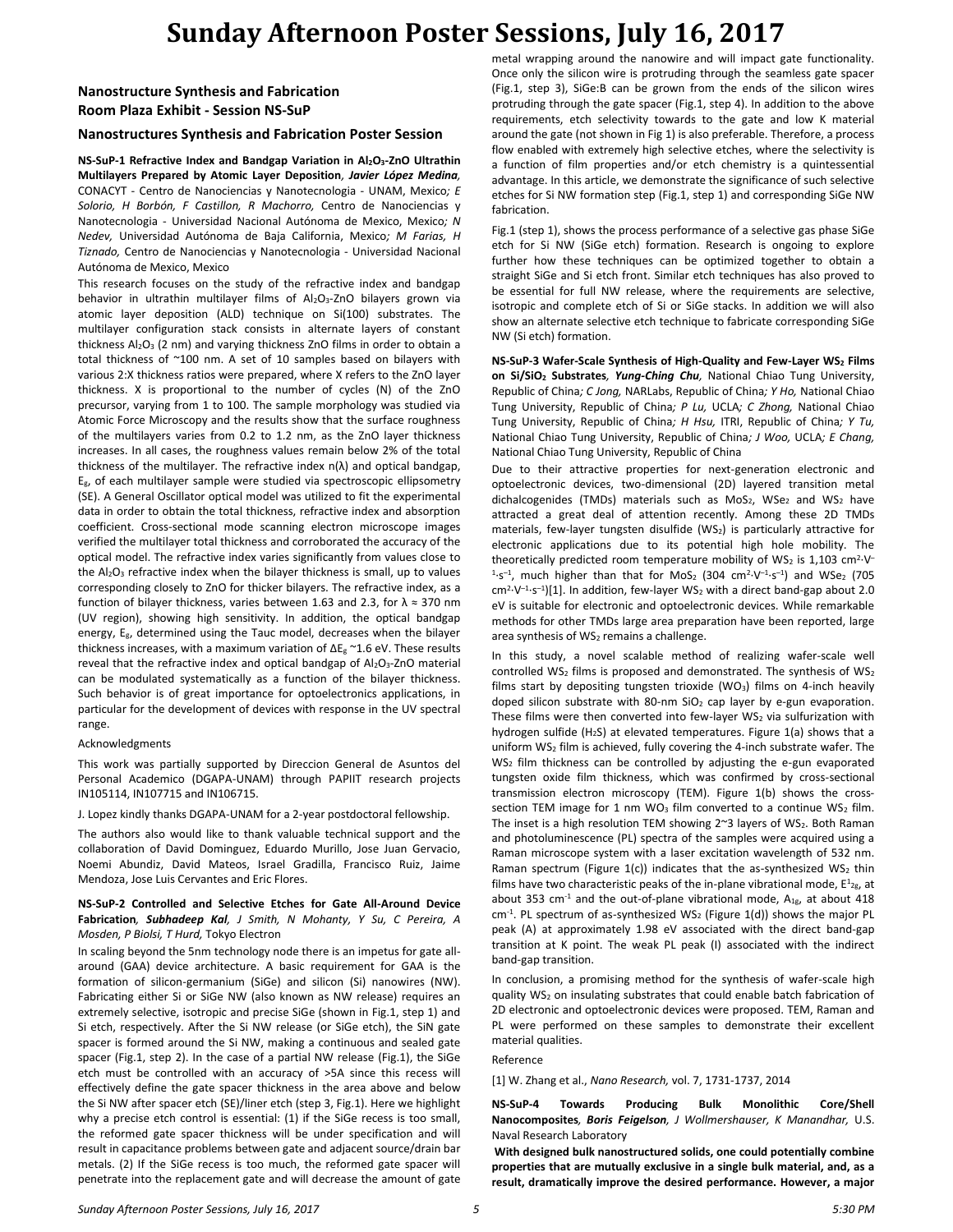## **Sunday Afternoon Poster Sessions, July 16, 2017**

**research challenge and roadblock is how to produce 3D nanostructured materials consistently with the required phases arranged in designated spatial order that are at the same time fully dense without porosity and detrimental phases. Known state-of-the-art techniques for producing bulk nanostructures cannot simultaneously meet all these requirements. As a result, the inherent properties of such bulk monolithic nanostructured materials are greatly unknown and unexplored.** 

**We developed an Enhanced High Pressure Sintering (EHPS) process to consolidate oxide, metal, and semiconductor nanoparticles into 3 dimensional monolithic nanostructured materials. EHPS incorporates stringent environmental control and utilizes high pressures to break agglomerates while simultaneously exploiting the increased pristine surface potential of nanoparticles for surface-energy-driven densification without microstructural changes. Using this approach, monolithic nanocrystalline transparent ceramics with grain size bellow 30 nm are demonstrated. Such ceramics exhibit a 30% increase in hardness over a corresponding order of magnitude reduction in grain size and suggest that Hall-Petch type (strengthening via grain size reduction) relations exist in ceramics at least down to 25nm [1].** 

**Core/shell nanoparticles offer fundamentally new means for nanostructured solids design and tailoring basic properties of these artificial materials. To provide flexibility in core/shell nanoparticles design, a particle atomic layer deposition (pALD) reactor was incorporated in the EHPS facility. The new setup allows to controlling environment during all stages of the nanoparticles processing, atomic layer deposition and sintering. Spinel/alumina core/shell nanoparticles were the first material system tested for producing the first core/shell ceramic nanocomposite. Alumina shell was grown on spinel nanoparticles, and then core/shell nanoparticles sintered under pressure without exposing to atmospheric air. The developed nanocomposite ceramics demonstrated better hardness and fracture toughness than pure nanocrystalline spinel.** 

**[1] Wollmershauser, J. A.; Feigelson, B. N.; Gorzkowski, E. P.; Ellis, C. T.; Goswami, R.; Qadri, S. B.; Tischler, J. G.; Kub, F. J.; Everett, R. K.,** *Acta Materialia***, 69 , 9-16 (2014).** 

**NS-SuP-5 Nanolaminate Copper Barriers of Ru/TaN<sup>x</sup> Thin Films by Inductively Coupled Plasma Enhanced Atomic Layer Deposition***, Bo-Heng Liu, W Cho, C Kei,* National Applied Research Laboratories, Republic of China

Ru/TaN nanolaminate barriers and Cu interconnect were sequential directly grown on dual damascene nano-porous dielectrics by inductively coupled plasma enhanced atomic layer deposition (PEALD). Ru/TaN thin films were successfully deposited by home-built PEALD using [Ru(EtCp]<sub>2</sub>] and Ta(NC<sub>2</sub>H<sub>6</sub>)<sub>5</sub> as precursor with high energy reductive Ar/H<sub>2</sub> and Ar/O<sub>2</sub> plasma. The substrate temperature of Ru/TaN thin films were 300 and 250 ℃ with 500 cycles to PEALD process. The N<sup>2</sup> purge time and plasma power were held on 5 s and 400 W. Ru/TaN thin films were analyzed by X-ray photoelectron spectroscopy (XPS: Perkin Elmer PHI 670) and HRTEM (JEOL JEM-2100F). The resistivity was measured by using Hall effect measurement system (Accent/HL 5500PC). Fig. 1 shows the XPS of Ru 3d spectra deposited by PEALD. The energy states of 3d<sub>5/2</sub> (at 280.2 eV) and 3d3/2 (at 284.3 eV) indicated metallic Ru. However, the lower intensity peaks at 281.2 eV and 285.9 eV are from RuO2. Growth rate of Ru the films was increased significant from 0.01 to 0.1 nm/cycle by using dc biased PEALD. The resistivity of Ru thin films prepared by PEALD was 40  $\mu\Omega$  cm. The growth rate of TaN thin films was 0.05 nm/cycle as s the PDMAT pulse time is more than 2 s. Cross-section HRTEM image in Fig. 2 shows that the Ru/TaN nanolaminate barriers were formed. In summary, Ru/TaN nanolaminate barriers were prepared by using  $Ru(EtCp)_2]$  and  $Ta(NC_2H_6)$ <sub>5</sub> precursor with the aid of the high energy reductive  $Ar/O<sub>2</sub>$  and  $Ar/H<sub>2</sub>$  plasma in ITRC PEALD system.

## **NS-SuP-6 On the Possibility of the Development of Vicinal Superlattices in Quantum Wires on Semiconductor Low - Index Surfaces***, Victor Petrov,*  Russian Academy of Science, Russian Federation

As is well known, vicinal superlattices (VSLs) are realized in 2D electron systems on semiconductor high-index Miller surfaces. The existence of SL effects in VSLs is due to the appearance in these systems of a new cristallographic translation period in the plane of quantum wells  $A \gg a_0$  (a<sub>0</sub> is the lattice constant). A new translation period A produces minigaps (MGs) in the energetic spectrum of the particles in these systems and, as a result, different SL effects. At the present time, all these VSLs are developed only in 2D systems. At the same time, it is known that superlattice effects should be maximal in quantum wires (QWR) when the SL period A appears along the axis of the QWR.

In this work we suggest a new method of development of VSL in QWR on semiconductor low-index surfaces. For this purpose we suggest to orient the axis of the QWR at the necessary angles to the basic translation vectors on a low-index surface. In this case in the QWR the new basic translation period along the axis of the QWR  $A > a_0$ . Thus, the period A along the surface in the one-dimensional VSL is selected by the orientation of the QWR on the low-index surface. If the QWR is realized in the MOS system with the use of a narrow gate then the orientation of the wire will be determined simply by the appropriate orientation of the gate. The analytic expressions of the new periods A were obtained as a function of the angles which determine orientation of the QWR for the different low-index surfaces GaAs and Si. The positions of MGs in the one-dimensional k-space were determined. It is should be noted that in the region of the particle wave function localization in the QWR there are many crystallographic planes which form a SL energetic spectrum of the particle. Illustrative estimates of the magnitude of the MGs for the QWR of the rectangular cross-section made in the weak coupling approximation demonstrate their dependence on the geometric parameters of the cross-section, on the period A as well as on the crystal potential.

**NS-SuP-7 Rational Design of Hyperbranched Nanowire Systems for Tunable Superomniphobic Surfaces Enabled by Atomic Layer Deposition***, Ashley Bielinski, M Boban,* University of Michigan, USA*; Y He,* University of Pittsburgh*; E Kazyak, D Lee,* University of Michigan, USA*; C Wang,* Pacific Northwestern National Laboratory*; A Tuteja, N Dasgupta,* University of Michigan, USA

The hierarchical assembly of semiconductor nanostructures to form heterogeneous material systems has the potential to advance a range of technologies including electronics, optics, sensors, mechanical resonators, and energy conversion. Semiconductor nanowire (NW) arrays have already been successfully applied in these fields, but challenges such as lack of deterministic control of feature size, shape, and position limits the development of more complex geometries. One example, hyperbranched NWs, have been synthesized for a variety of applications, but the ability to tune the morphology along a spectrum at each level of hierarchy requires further development. Here we demonstrate surface and interface modification via atomic layer deposition (ALD) to control the fabrication and bottom-up solution growth of ordered hyperbranched NW systems.

Existing techniques for the assembly of complex nanostructures generally rely on either nanoscale patterning, or solution based processes. The patterning techniques while slow and costly on planar substrates, often become impossible on high aspect ratio surface geometries. The solutionbased approaches offer scalability and lower cost, but the results are often disordered and difficult to tune. ALD is an enabling technique for the control of low-cost, scalable hydrothermal NW synthesis. This process relies on atomic-scale precision of conformal films deposited on nanowire arrays, for which ALD is an ideal process.

We start by demonstrating the control of ZnO NW array properties such as density and orientation by tuning the crystallographic orientation, roughness, and surface stress of ALD films used to seed the NW nucleation.[1] We then show how ALD can be used to overcome the challenges that arise when transitioning from simple NW arrays to complex branched structures. Sub-monolayer deposition of inert blocking layers were used to reduce NW density independent of orientation in order to make room for subsequent branched NW growth. ALD interlayers were then used to prevent epitaxial ALD growth of subsequent seedlayers on the single crystalline NWs. These techniques were all combined to fabricate hyperbranched NW arrays. The array properties were controlled with ALD at each level of hierarchy to produce superomniphobic (repellent to high and low surface tension liquids) with tunable contact angles for different liquids.[2]

(1) Bielinski, A. R.; Kazyak, E.; Schlepütz, C. M.; Jung, H. J.; Wood, K. N.; Dasgupta, N. P. *Chem. Mater.***2015**, *27* (13), 4799–4807.

(2) Bielinski, A. R.; Boban, M.; He, Y.; Kazyak, E.; Lee, D. H.; Wang, C.; Tuteja, A.; Dasgupta, N. P. *ACS Nano***2017**, *11* (1), 478–489.

## **NS-SuP-8 Designing Low Density Foams by ALD Templating***, Monika Biener,* Lawrence Livermore National Laboratory

Low density foams with precisely controlled architectures, compositions and densities have many promising applications in the fields of energy storage, catalysis, biomaterials, and high energy density physics. Here, atomic layer deposition offers a unique opportunity for rapid on-demand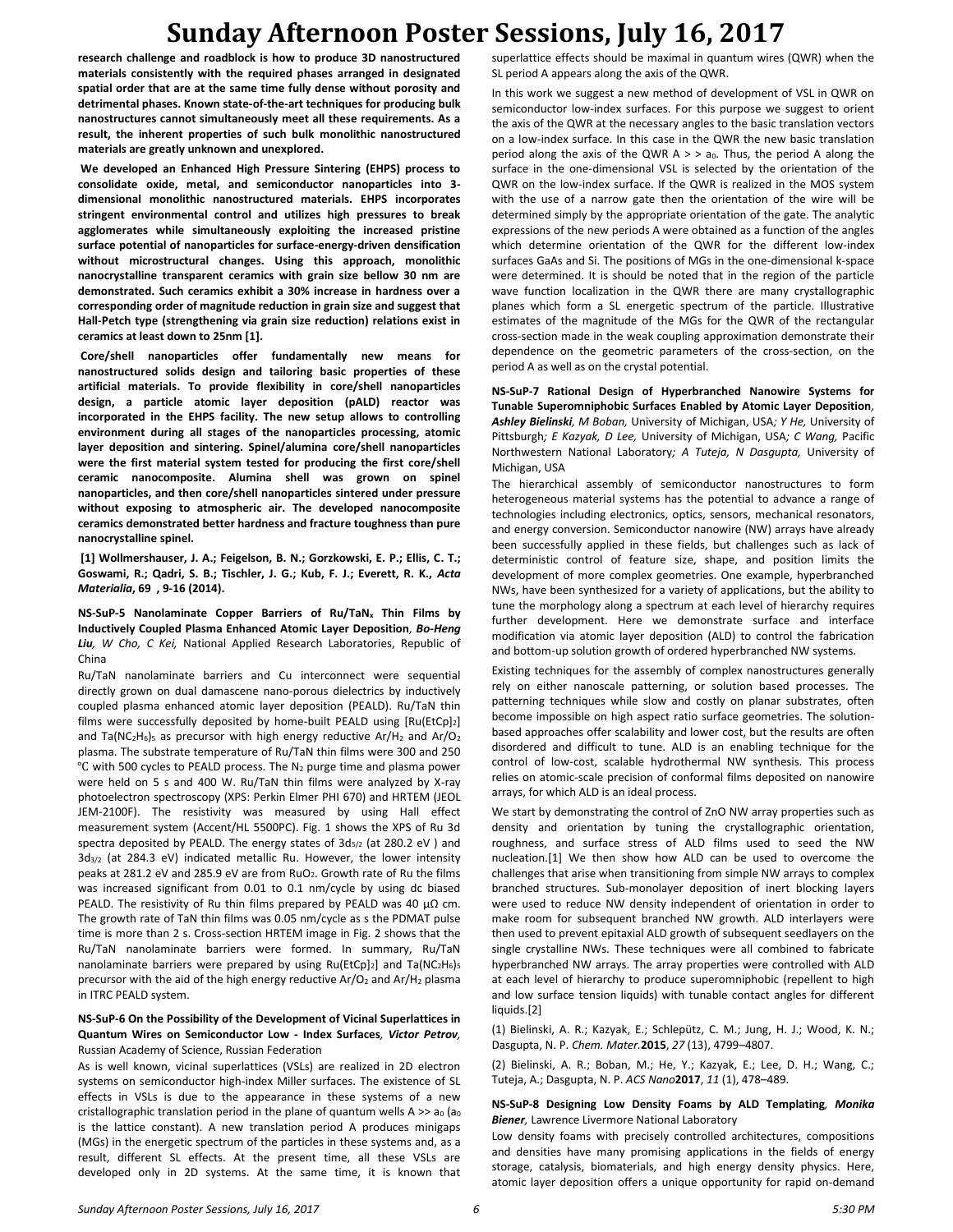## **Sunday Afternoon Poster Sessions, July 16, 2017**

development of functional nanoporous bulk materials by applying the principle of templating to material systems for which robust synthesis strategies have already been developed. I will summarize recent progress made in synthesis and characterization of ALD-derived ultralow density target materials that are important for inertial confinement fusion (ICF) experiments. As porous substrates we use Polystyrene beads deposited by electrophoretic deposition, additively manufactured 3D micro lattices and nanoporous gold. Nanometer-thick metal oxide ALD coatings ( $ZnO$ , Ta<sub>2</sub>O<sub>5</sub>,  $Al<sub>2</sub>O<sub>3</sub>$ ) provide the desired functionality and often dramatically improve the mechanical properties of the porous substrate. Even only nanometer thick coatings can be mechanically so robust that the substrate can be removed without collapse of the structure. The resulting materials can have air-like densities which, for example, enable the realization of brighter X-ray sources and promise to improve the performance of ICF targets.

This work was performed under the auspices of the U.S. Department of Energy by Lawrence Livermore National Laboratory under Contract DE-AC52-07NA27344.

**NS-SuP-9 Fully CMOS-Compatible Synthesis and Photodetector-Integration of Ultrathin, Parallel-Aligned ZnO Nanowire Arrays by Infiltration Synthesis***, Chang-Yong Nam, A Stein,* Brookhaven National Laboratory

Semiconductor nanowires with reduced diameters enable highperformance chemical sensors and photodetectors owing to their large surface-to-volume ratios and enhanced surface band bending. Synthesis of nanowires and their device integration by CMOS (complementary metaloxide-semiconductor)-process-compatible methodologies can be extremely powerful for various technological applications of nanowires. Here we report fully CMOS-compatible synthesis and ultraviolet (UV) photodetector-integration of ultrathin (~30 nm diameter), parallel-aligned, polycrystalline ZnO nanowire arrays by infiltration synthesis, a type of inorganic-organic hybridization technique derived from atomic layer deposition. The ultrathin ZnO nanowire array was generated by infiltrating diethylzinc (DEZ) and water vapors into lithographically patterned polymer nanowire template made of a negative-tone resist SU-8. The integrated ZnO nanowire array photodetectors featured ultralow dark currents <20 fA unchanging with the number of nanowires, photocurrent on-off ratios over 10<sup>6</sup> leading to >120 dB linear dynamic range, and super-linear photocurrents causing unusually increasing photodetector performance parameters for a higher incident light power. Considering the temperaturedependent field-effect transistor characteristics of the ZnO nanowire arrays, we explained the observed super-linear photoconductivity by the new type of photo-thermionic emission mechanism involving the reaction of chemisorbed oxygen and photo-generated holes at grain boundaries. The developed rationale provides guidelines for utilizing polycrystalline semiconductor nanostructures for photodetectors and other sensors. The demonstrated synthesis and fabrication methods based on the infiltration synthesis have potentials for CMOS-integration of nanowire sensor devices and circuitries.

**NS-SuP-10 Monodispersed, Highly Interactive Facet Oriented Pd Nanograins Grown by ALD onto Electrospun Polymeric Nanofibers***, Kugalur Ranjith, A Celebioglu,* Bilkent University, Turkey*; H Eren,* Delft University of Technology, Netherlands*; N Biyikli,* Utah State University*; T Uyar,* Bilkent University, Turkey

We present a membrane form of templates for the growth of Pd nanograins through the atomic layer deposition (ALD) on the electrospun polymeric nanofibers such as Nylon 6.6, PAN and Polysulfone. Under the selective atmosphere, the stable flexible polymeric nanofibers were utilized as a template and the Pd nano grains were made to interact with the polymer surface and decorated on it. Utilizing the template avoided the aggregation of the nanograins during growth and initiated mono dispersive nature of the Pd nanostructures immobilized with the size of 2 nm. Template form of Pd decorated nanofiber network exhibited an effectualness towards the reduction of 4-nitrophenol into 4-aminophenol through hydrogenation process. Even under low loading capacity of Pd nanoparticle, effective catalytic performance was exhibited which was ascribable to the exposure of single crystalline highly interactive (111) plainswith high surface area on the nanofiber surface. With the aid of Pd nanograins decorated polymeric fibers, the catalytic reduction can be finished within 35 mins, even when the content of Pd ions was as low as 2 wt%. Pd nanograins exhibited thermal stability and structural integrity even after 3 consecutive reactions. Improvisation of the catalytic performance on Pd loading in different polymeric fibers was evidently a resultant of the higher surface area of the nanofibers with higher surface interaction. The

method opens up possibilities for synthesizing decorative metal nanostructures on functional polymeric fibers based membranes for multifunctional applications.